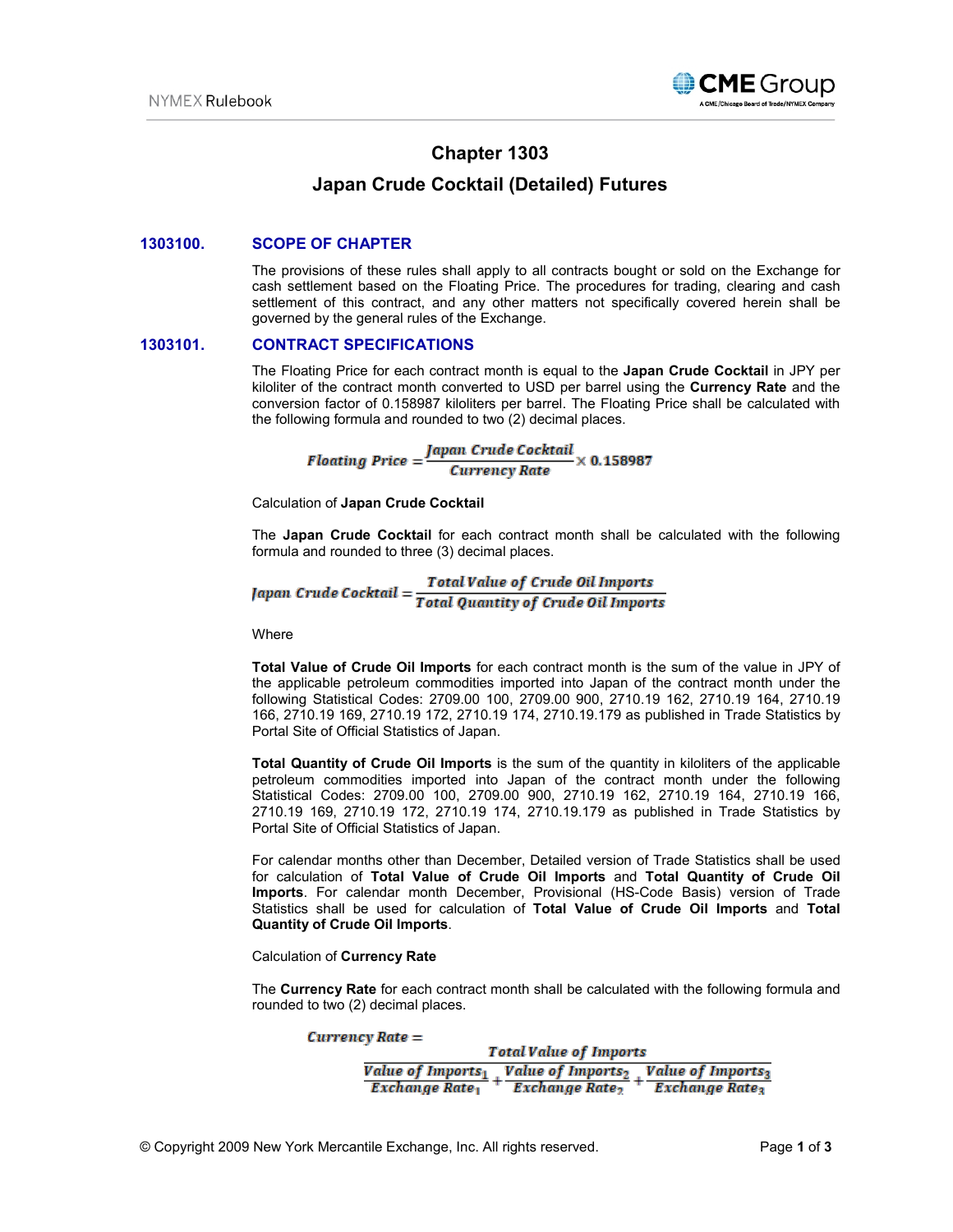#### **Where**

**Total Value of Imports** for each contract month is the monthly total value of imports in millions JPY of the contract month as published in the Provisional (HS-Code Basis) version of the Trade Statistics of Japan by Ministry of Finance, Japan.

**Value of Import**<sub>1</sub> for each contract month is the value of all commodities imported into Japan in millions JPY for the first ten (10) days of the contract month published in the Provisional version of the Trade Statistics of Japan by Ministry of Finance, Japan.

**Value of Import**<sub>2</sub> for each contract month is the value of all commodities imported into Japan in millions JPY for the second ten (10) days of the contract month. It is derived by subtracting Value of Import<sub>1</sub> from the value of all imported commodities into Japan in millions JPY for the first twenty (20) days of the contract month as published in the Provisional version of the Trade Statistics of Japan by Ministry of Finance, Japan.

**Value of Import**<sub>3</sub> each contract month is the value of all commodities imported into Japan in millions JPY for period of the 21<sup>st</sup> calendar day and beyond of the contract month. It is derived by subtracting the sum of **Value of Import**<sub>1</sub> and **Value of Import**<sub>2</sub> from the **Total Value of Import**.

**Exchange Rate**<sub>1</sub> is the JPY/USD exchange rate, expressed in JPY per USD, for the first ten (10) days of the contract month. It is derived by weight averaging weekly JPY/USD exchange rate published by the Japan Customs and rounded to two decimals (2). The weight of each applicable weekly exchange rate is equal to the number of days of the corresponding week that falls in the first ten (10) days of the contract month.

**Exchange Rate**<sub>2</sub> is the JPY/USD exchange rate, expressed in JPY per USD, for the second ten (10) days of the contract month. It is derived by weight averaging weekly JPY/USD exchange rate published by the Japan Customs and rounded to two decimals (2). The weight of each applicable weekly exchange rate is equal to the number of days of the corresponding week that falls in the second ten (10) days of the contract month.

**Exchange Rate**<sub>3</sub> is the JPY/USD exchange rate, expressed in JPY per USD, for the remaining days of the contract month. It is derived by weight averaging weekly JPY/USD exchange rate published by the Japan Customs and rounded to two decimals (2). The weight of each applicable weekly exchange rate is equal to the number of days of the corresponding week that falls in the period of the 21<sup>st</sup> calendar day and beyond of the contract month.

Value of  $\text{Imports}_{\underline{1}}$  Value of  $\text{Imports}_{\underline{2}}$  Value of  $\text{Imports}_{\underline{3}}$ 

shall be rounded to three (3) **Exchange Rate**, **Exchange Rate**<sub>n</sub> **Exchange Rate**<sub>n</sub> decimal places for the calculation of **Currency Rate**. Exchange Rate, Exchange Rate,

# **1303102. TRADING SPECIFICATIONS**

The number of months open for trading at a given time shall be determined by the Exchange. **1303102.A. Trading Schedule**

The hours of trading for this contract shall be determined by the Exchange.

**1303102.B. Trading Unit**

The contract quantity shall be one thousand (1,000) barrels.

**1303102.C. Price Increments**

Prices shall be quoted in U.S. dollars and cents per barrel. The minimum price fluctuation shall be \$0.01 per barrel.

**1303102.D. Position Limits, Exemptions, Position Accountability and Reportable Levels**  The applicable position limits and/or accountability levels, in addition to the reportable levels, are set forth in the Position Limit, Position Accountability and Reportable Level Table in the Interpretations & Special Notices Section of Chapter 5.